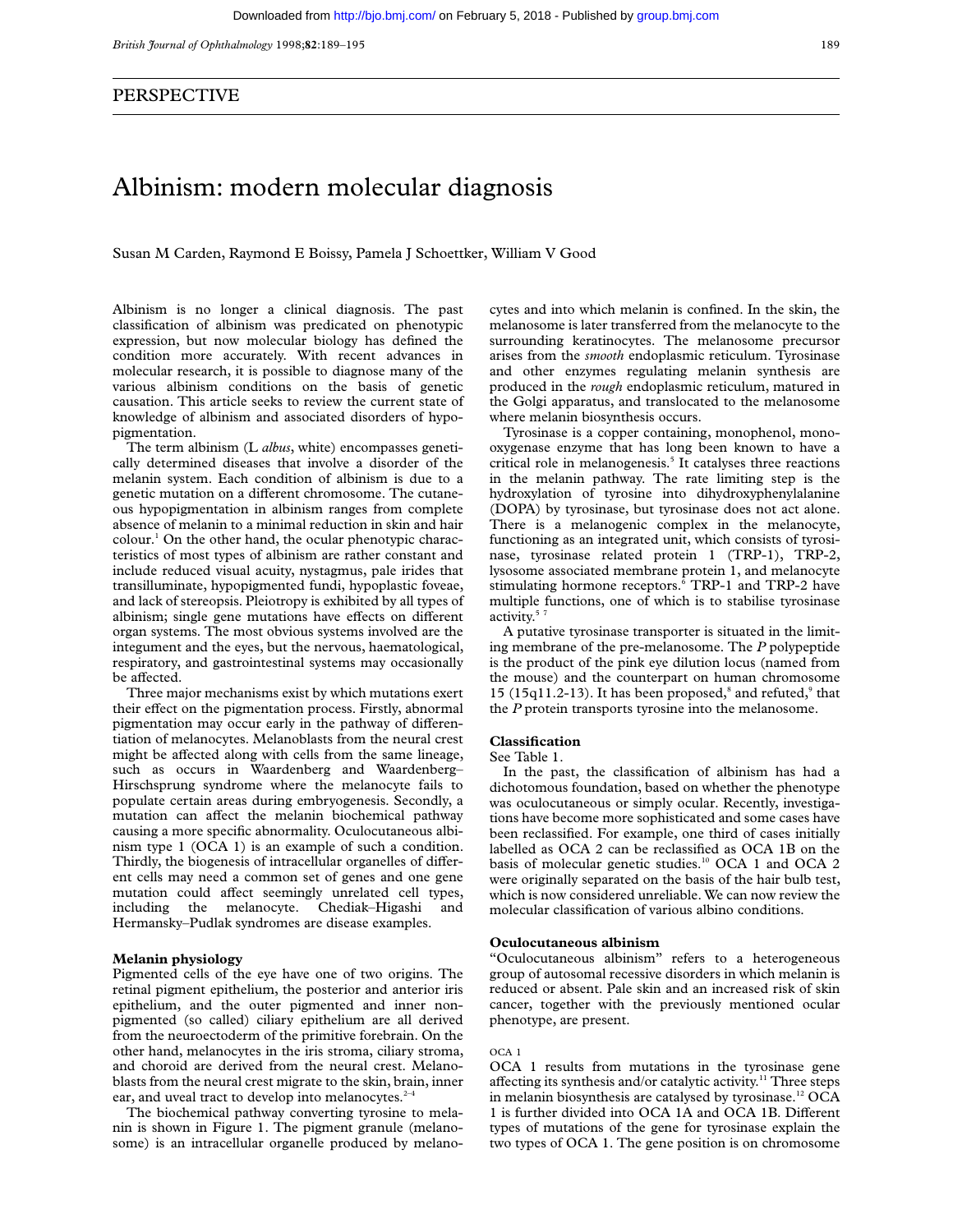

11 (11q14-21).13 OCA 1A is the most severe form of OCA. Tyrosinase activity is completely absent and there is no melanin in the skin or eyes (fig 2). Visual acuity is decreased to 20/400.<sup>11</sup> Nonsense, frameshift, and missense mutations account for OCA 1A. OCA 1B has a greatly diminished, but not absent, level of tyrosinase. OCA 1B individuals may exhibit an increase in skin, hair, and eye pigment with age and do tan with sun exposure (Fig 2).

#### *Table 1 Conditions of albinism*

| Type of albinism                                 | Gene position |
|--------------------------------------------------|---------------|
| OCA <sub>1</sub>                                 | 11q14-21      |
| OCA 1A                                           |               |
| $OCA$ 1 $B$                                      |               |
| OCA <sub>2</sub>                                 | 15q11-13      |
| OCA <sub>3</sub>                                 | 9p23          |
| OA 1                                             | Xp22.3-22.2   |
| 2OA <sub>2</sub>                                 |               |
| Chediak-Higashi                                  | $1q42 - 44$   |
| Hermansky-Pudlak                                 | 10q23.1-23.3  |
| Contiguous gene syndromes                        |               |
| Prader-Willi (OCA 2)                             | 15q11-13      |
| Angelman (OCA 2)                                 | 15q11-13      |
| Kallmann syndrome (OA 1)                         | Xp22.3-22.4   |
| Late onset sensorineural deafness                | Xp22          |
| (OA 1)                                           | Xp22          |
| X linked ichthyosis and Kallmann syndrome (OA 1) | Xp22          |
| Microphthalmia and linear skin defects (OA 1)    | Xp22          |
| Aicardi                                          | Xp22          |
| Goltz                                            | Xp22          |
| Waardenburg 1                                    | 2q35-q37.3    |
| Waardenburg 2                                    | 3p12          |
| Waardenburg 3                                    | 2q35-q37.3    |
| Warrdenburg-Hirschsprung                         | 13q22         |

Fifty five mutations of the tyrosinase (TYR) gene have been found to date.<sup>14</sup>

The phenotype of OCA 1B is indistinguishable from OCA 1A at birth. Tyrosinase activity modulates pigmentation and causes a darker skinned phenotype during childhood.11 OCA 1B was originally described in the Amish people,<sup>15 16</sup> who are highly inbred. The condition was formerly referred to as "yellow mutant."

#### COMPOUND HETEROZYGOTES

OCA 1A/1B compound heterozygotes share phenotypic attributes of OCA 1A and 1B. OCA 1 phenotypes can result from homozygosity or compound heterozygosity of the alleles. In white people there is no one mutant TYR allele that is responsible for most of the mutations. Thus, if the parents are not related then the patient will probably be a compound heterozygote.<sup>14</sup>

An OCA 1A patient must have two type OCA 1A alleles; an OCA 1B can have two type OCA 1B alleles or one type 1A and one type 1B allele. This explains why the phenotype of OCA 1B has such a broad spectrum. Even a small amount of tyrosinase activity will alter the phenotypic expression.<sup>14</sup>

## OCA 2

OCA 2 has a prevalence of 1:15 000. Patients with OCA 2 were formerly referred to as "tyrosinase positive" oculocutaneous albinos because the mutation causing OCA 2 does not affect the tyrosinase gene, instead affecting the *P* polypeptide.<sup>8 17 18</sup> The disease is also autosomal recessive, but coded on a different chromosome from OCA 1-that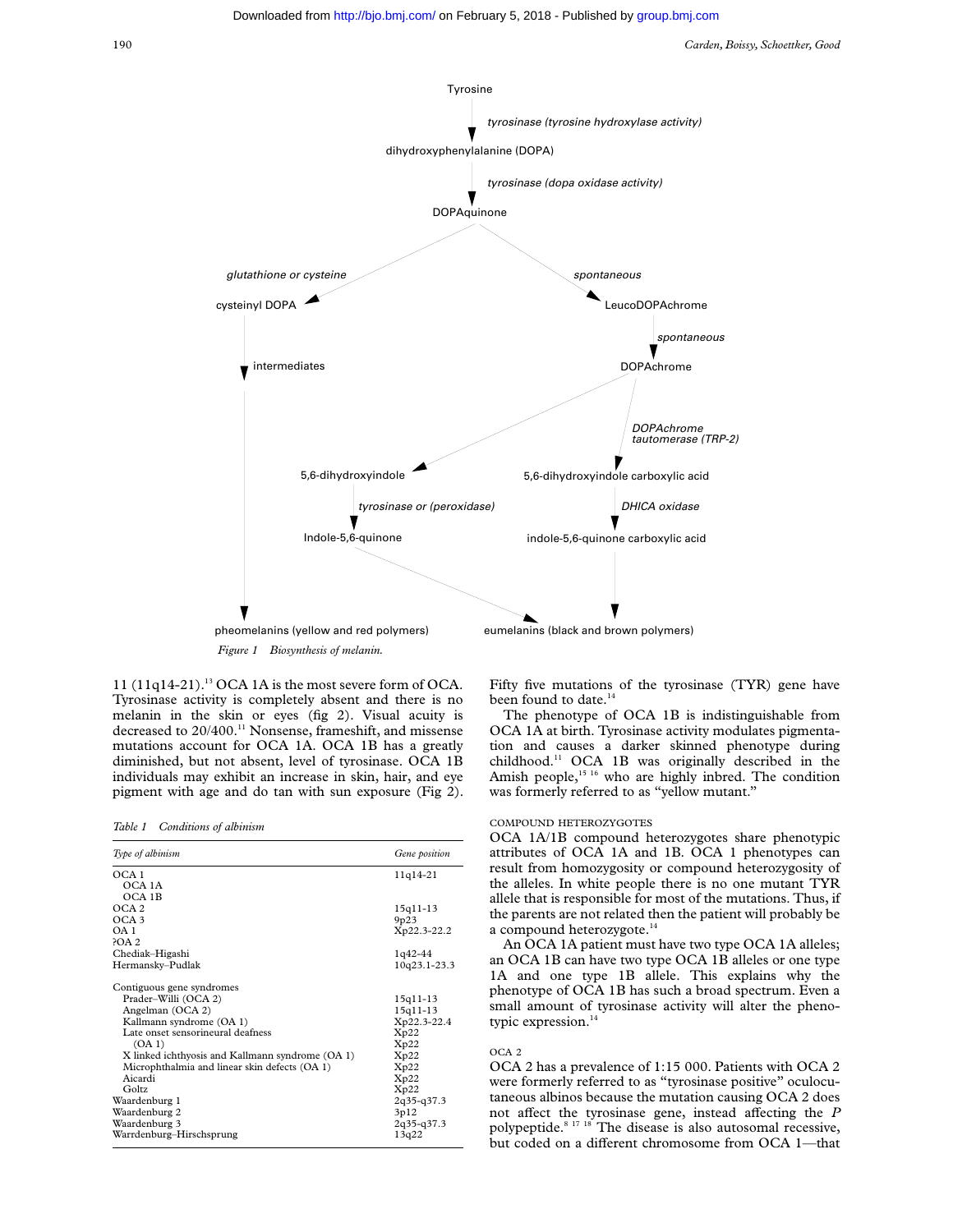*Albinism: modern molecular diagnosis* 191



*Figure 2 Photograph of child with oculocutaneous albinism 1A.*

is, 15q11-13.<sup>10</sup> Patients with OCA 2 generally are not as severely affected as those with OCA 1, but the phenotypic spectrum is broad, ranging from virtually no apparent pigmentation to nearly normal pigmentation.<sup>1</sup> Pigmentation is absent or poor at birth and develops during childhood. Vision in OCA 2 improves with age. In young childhood, it may be low (20/100–20/200) but with accumulation of pigment vision improves (20/40–20/70). Changes in acuity can occur up to adolescence, but whether improvement is specifically related to pigmentation is unknown.<sup>10</sup> That delayed maturation of vision may occur in albinism is widely accepted.<sup>19 20</sup> The mechanism of delay in albinism is unknown.

## OCA 3

In OCA 1, the gene mutation affects tyrosinase and, in OCA 2, the mutation affects the gene for *P* protein. OCA 3 is caused by a defect in tyrosine related protein 1 (TRP-1).21 TRP-1 is the product of the *brown* locus in the mouse. A mutant allele in the mouse at that position causes the fur to be brown rather than black.<sup>22</sup> The human gene coding for TRP-1 is on the short arm of chromosome 9  $(9p23).<sup>23</sup>$  The phenotypic features of OCA 3 in black patients are light brown hair, light brown skin, blue/brown irides, nystagmus, and diminished visual acuity (Fig 3). OCA 3 has not been detected in white or Asian races, perhaps because the phenotype may not be obvious. It is autosomal recessive. Although the function of TRP-1 in human melanogenesis is not fully determined, it acts as a regulatory protein in the production of black melanin. Its



*Figure 3 Photograph of baby with oculocutaneous albinism 3. Note brown colour of hair, a characteristic of this type of albinism. OCA 3 has only been reported in black patients.*

mutation results in the disregulation of tyrosinase activity and the synthesis of brown rather than black melanin.<sup>21</sup> In mice, TRP-1 catalytically functions as a dihydroxyindole carboxylic acid (DHICA) oxidase<sup>24 25</sup> and may aid in stabilisation of tyrosinase and other melanosomal enzymatic processes.7 There may be an interaction with TRP-1 and tyrosinase to affect tyrosinase hydroxylase activity. TRP-1 may also upregulate the availability of L-DOPA during the onset of melanogenesis.<sup>26</sup><sup>27</sup>

## **Ocular albinism**

## OCULAR ALBINISM 1

X linked recessive ocular albinism (Nettleship–Falls type) is categorised as ocular albinism type 1 (OA 1). It has a prevalence of 1:50 000 in the United States.<sup>11</sup> The OA 1 locus is 5p22-3.28–32 Charles *et al* <sup>32</sup> looked at 72 cases of OA 1 and found nystagmus (in all cases except one), reduced visual acuity (to 6/36 in most cases), refractive errors (especially astigmatism), fundus hypopigmentation, lack of foveal reflex, strabismus, iris translucency in all cases, and posterior embryotoxon in 30% (implying some dysgenesis of the anterior segment). The ocular phenotype of OA 1 is similar to OCA 1 and OCA 2. Affected patients have a normal skin phenotype, although it may be paler than that of first degree relatives.<sup>33</sup>

Patients with OA 1 may initially be diagnosed with congenital motor nystagmus.<sup>32</sup> Examination of the mother usually shows signs of a carrier state—mud splattered fundus with hyperpigmented streaks in the periphery and marked iris translucency.<sup>32</sup> Affected males exhibit the complete phenotype while female carriers have retinal and cutaneous signs.<sup>33</sup> In particular, there is a mosaic pattern of pigmentation in the female carriers, in keeping with the hypothesis of X inactivation (lyonisation).<sup>33</sup> It is, however, more distinct in the retinal periphery. Mild peripheral retinal changes are not definite indicators of carrier status, as  $11\%$  of age matched controls have similar changes.<sup>34</sup> On the other hand, definite changes in the peripheral retina identify at risk females as carriers quite sensitively.<sup>34</sup>

The pathogenesis of OA 1 is unknown. The presence of skin macromelanosomes helps diagnose OA 1 and they are seen in most affected adult males, $32$  but there is uncertainty about their presence in infants.<sup>35 36</sup> One Australian family showed two males with OA 1 and one female carrier, none of whom had macromelanosomes,<sup>36</sup> raising the possibility of different types of OA 1.

Macromelanosomes are formed putatively when premelanosomes do not separate from the endoplasmic reticulum-Golgi system. The accumulating proteins cause distension of the organelle.<sup>33</sup> The OA 1 gene product could be a membrane protein necessary for the maturation of melanosomes.37 Skin biopsy for macromelanosomes also aids in determining the carrier state.<sup>34</sup> Mutation in the OA 1 gene in Xp22.3 accounts for a third of the X linked albinism, suggesting that different gene defects on the X chromosome could cause the same phenotype—that is, locus heterogeneity could exist.<sup>37</sup>

## AUTOSOMAL RECESSIVE OCULAR ALBINISM?

Patients diagnosed with autosomal recessive ocular albinism (AROA) have appeared similar to mild cases of OCA 1 or OCA 2.38 However, genetic analysis has shown that some have abnormalities of the tyrosinase gene and so are OCA 1, while others have abnormalities of the *P* gene, thus categorising them as OCA 2. In fact, AROA may not be a distinct entity: 14% of those previously diagnosed with AROA have an abnormality of the tyrosinase gene, making them OCA 1 (chromosome 11); 36% have an abnormality of the *P* gene, relabelling them OCA 2 (chromosome 15);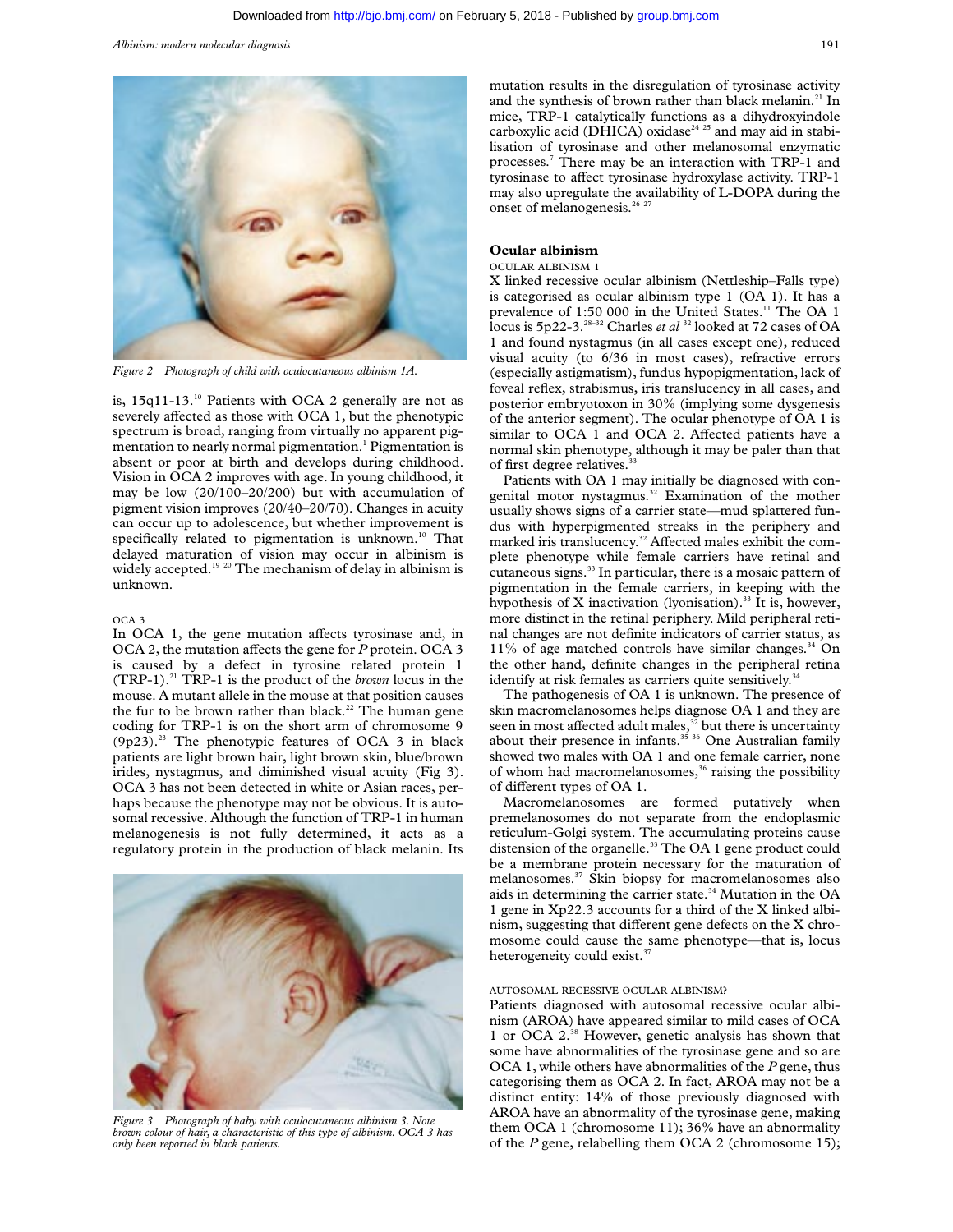

*Figure 4 Photograph of child with Chediak–Higashi syndrome. Note colour of hair.*

50% have neither an abnormality of the tyrosinase gene nor the *P* gene.<sup>38</sup>

Two patients labelled as AROA had one OCA 1 mutant allele and one allele that had a polymorphism coding for a functionally normal, but heat sensitive, tyrosinase.<sup>39</sup> The patients, technically, were compound heterozygotes for OCA 1.38 Meanwhile, patients who are homozygous for the heat sensitive tyrosinase polymorphism are phenotypically normal.<sup>38</sup>

Heat sensitive tyrosinase has approximately one quarter of the activity of normal tyrosinase at 37°C and improved activity at lower temperatures.<sup>38</sup> The temperature of the fetus is high so the heat sensitive tyrosinase is thought to have low activity. Postnatally the skin is cooler. There may be increased pigmentation as a result of a higher activity of the heat sensitive tyrosinase. The skin and hair then achieve almost normal pigmentation. The eye is warmer than the skin and, possibly as a consequence, does not develop additional pigmentation.<sup>38</sup>

## **Conditions associated with albinism: close linkage**

CONDITIONS LINKED TO OCA 2

*Prader–Willi syndrome and Angelman syndrome*

Prader–Willi syndrome (PWS) and Angelman syndrome (AS) are both due to a microdeletion on the human chromosome 15q11-13. The *P* gene defective in OCA 2 is also coded in the region q11-13 on chromosome 15, adjacent to the area commonly *deleted* in PWS or AS syndrome.<sup>4</sup> One per cent of patients with PWS or AS have OCA 2.<sup>14</sup> Therefore, if a patient has a deletion of one allele, as in Prader–Willi syndrome, and the fellow allele has a mutation for OCA 2, the patients will be albino.<sup>10 11</sup>

Angelman syndrome is characterised by mental retardation and absence of speech. Affected patients have a happy disposition, bursts of laughter, hyperactive behaviour, microcephaly, brachycephaly, tongue protrusion, widely spaced teeth, wide based gait, and stiff movements.<sup>41</sup> PWS is also a multisystem disorder, characterised by obesity, hypotonia, hypogonadism, intellectual impairment, short stature, and dysmorphic facial features.<sup>42-45</sup>

Both AS and PWS are caused by the same, cytogenetically indistinguishable, chromosomal deletion. Yet, two separate phenotypes occur because of the phenomenon of *genomic imprinting*. If the microdeletion of 15q11-13 occurs on the paternally derived chromosome, then PWS occurs. Maternally derived chromosomal deletions of 15q11-13 cause AS. A difference in the *imprint* of the chromosome occurs, depending on whether it is paternal or maternal in origin, $46$  even though both chromosomes have the same DNA sequence. The cause of imprinting is unknown. One theory holds that genes from the mother may differ in their level of methylation from paternally inherited genes. This may influence the level of expression of the genes. Highly methylated genes seem to be less likely to be transcribed into messenger RNA.<sup>46</sup>

## CONDITIONS LINKED TO OA 1

Many patients with contiguous gene syndromes involving the Xp22.3 region have been described and have albino phenotypes if the deleted region includes the OA 1 gene. X linked ichthyosis, Kallmann syndrome (hypogonadotrophic hypogonadism with anosmia due to olfactory lobe agenesis) $47$  and X linked recessive chondrodysplasia punctata have been linked to the OA 1 gene. $48$ 

A patient has been described with impaired visual acuity, nystagmus, hypopigmentation of the retina, iris translucency, ichthyosis, hypogonadism, anosmia, and neurological abnormalities.<sup>49</sup> A contiguous gene syndrome, which includes three X linked recessive disorders that is, X linked ocular albinism, X linked ichthyosis, and Kallmann syndrome, is proposed.<sup>49</sup>

X linked ocular albinism and late onset sensorineural deafness (OASD) causes visual impairment and deafness by middle age.<sup>50</sup> OA 1 and OASD are caused either by allelic variants or by contiguous gene defects. OASD differs from  $X$  linked albinism deafness syndrome by the presence of patchy, cutaneous hypopigmentation and hyperpigmentation and the absence of significant eye involvement in the latter disorder. These two conditions may be pleiotropic manifestations of the OA 1 gene or a result of a contiguous gene defects.<sup>50</sup>

The loci for OA 1 and "microphthalmia with linear skin defects" (MLS) are closely situated on the X chromosome.<sup>51</sup> MLS is characterised by microphthalmia, corneal opacities, and patches of erythematous skin in the head and neck in female patients.

A review of 16 patients with a deletion of the terminal end of the Xp arm, including Xp22 (Xpter-Xp22), was undertaken by Wapenaar *et al*. <sup>51</sup> Two male patients had OA 1 based on the presence of nystagmus, iris translucency, pale fundi, and poor visual acuity. One female patient has areas of hyperpigmentation and hypopigmentation in her fundus, indicating that she might be a carrier of OA 1. MLS features were found in eight of nine female patients. When other features in the female patients were looked for, chorioretinal abnormalities, agenesis of the corpus callosum, costovertebral abnormalities, mental retardation, and seizures were found. These findings overlap with two other conditions—Aicardi and Goltz syndromes. Both of the syndromes are X linked dominant and lethal in males. Aicardi syndrome consists of retinal lacunae, absence of the corpus callosum, and seizures. Goltz syndrome is characterised by microphthalmia, focal dermal hypoplasia, and skeletal abnormalities. It is hypothesised that these condi-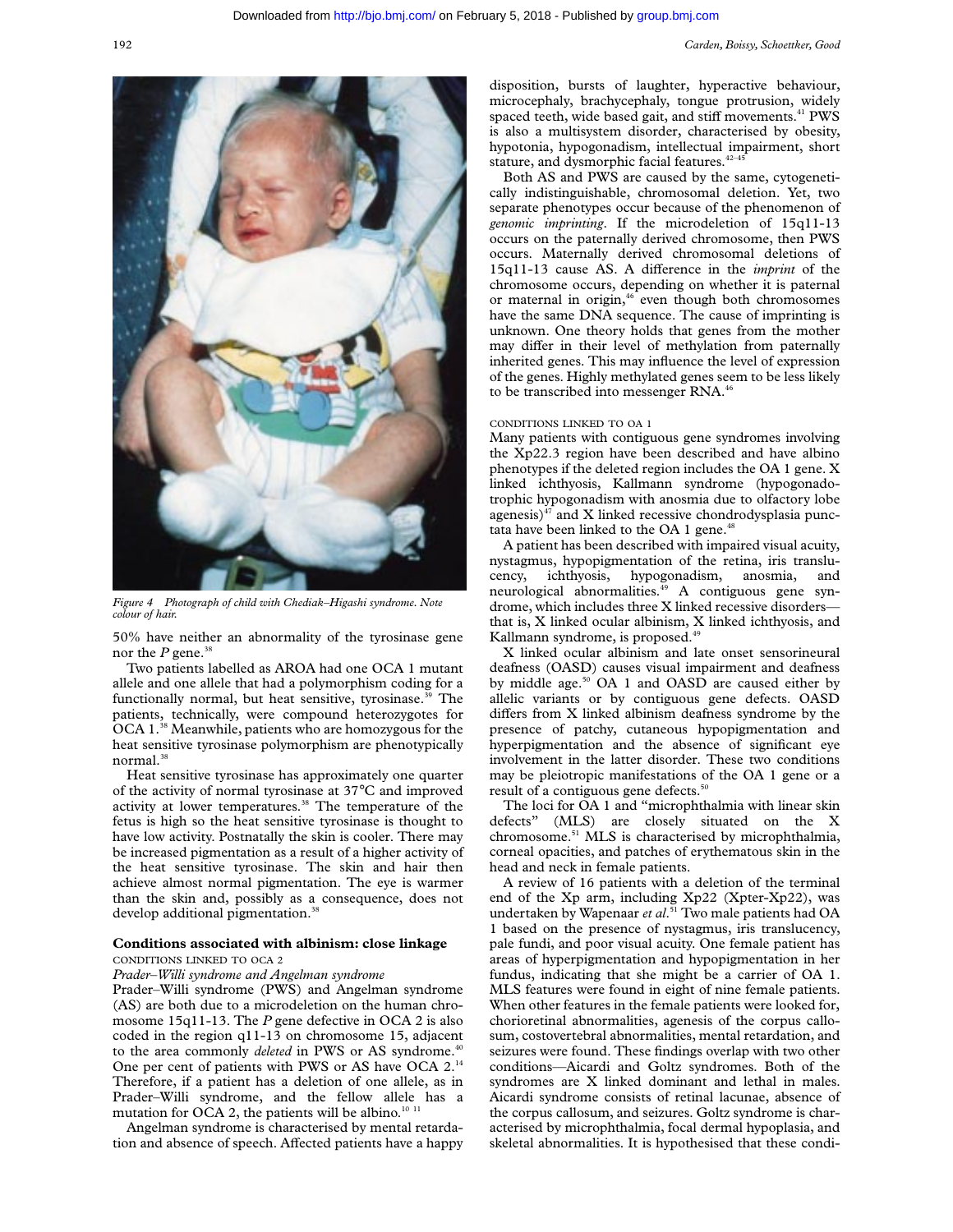tions could be caused by a defect in the same gene.<sup>51</sup> The pattern of inactivation of genes could alter the phenotype and promote one or another various phenotypes (Aicardi, Goltz, or MLS). It is interesting that patients with very large deletions of the X chromosome, including the Xp22 region, did not show the MLS syndrome. It is possible that the X chromosome, with the large deletion, is preferentially inactivated (that is, not randomly), leaving the normal X chromosome active.<sup>51</sup>

## **Conditions associated with albinism and not due to close linkage**

## CHEDIAK–HIGASHI SYNDROME

Chediak–Higashi syndrome (CHS) is an autosomal recessive disease characterised by oculocutaneous albinism and severe immunological deficiency. An increased susceptibility to infections and deficient natural killer cell activity occurs. Giant intracytoplasmic inclusion bodies are seen in most granulated cells, granulocytes, lymphocytes, mast cells, histiocytes, platelets, melanocytes, Schwann cells, neurons, fibroblasts, and renal tubular epithelium.<sup>52</sup> CHS has recently been mapped to chromosome 1q42.1-q42.2<sup>53</sup> and the gene has been cloned and sequenced, $54$  but the CHS gene product is unknown. Patients have defective vesicular transport to and from the lysosome and late endosome.<sup>55</sup> Without a bone marrow transplant, CHS patients die during childhood from organ infiltration or haemorrhage. The oldest documented patient with CHS is aged 39 years.<sup>56</sup> Seizures, mental retardation, cranial nerve palsies, clumsiness, gait abnormalities, and peripheral neuropathy develop with time.<sup>52</sup>

Giant inclusions of cells are derived from lysosomes or secretory granules. CHS melanocytes are characterised by the presence of giant melanosomes.<sup>57</sup> It is likely that CHS is caused by a mutation in a gene for a protein that is necessary for the normal functioning of intracellular organelles, including melanosomes, and lysosomes may develop from a similar precursor.<sup>58</sup>

Thus, CHS patients have hypopigmentation due to *abnormal* melanosomes; the hypopigmentation is caused by a different mechanism from other albino disorders. The presence of giant melanosomes causes dilution of pigmentation, producing hypopigmentation of the hair, skin, and ocular fundi.57 The hair in CHS appears a metallic frosted grey colour (Fig 4).<sup>59</sup>

Cats with CHS have misrouting of the optic nerve fibres at the chiasm, disorganisation of the dorsal lateral geniculate nuclei, and an abnormality of the superior olivary complex. CHS cats, other albino cats, and human albinos have anomalies in the brain stem auditory structures involved in transmitting information to the contralateral portion of the brain stem.<sup>59-64</sup> The fact that CHS cats have neurological abnormalities similar to other albino subjects suggests that the abnormal pigmentation itself may be the cause.

#### HERMANSKY–PUDLAK SYNDROME

The Hermansky–Pudlak syndrome (HPS) is an autosomal recessive inherited disease characterised by albinism, a bleeding diathesis due to storage pool deficiency of platelets, and a lysosomal caeroid storage disorder. Three organelles are affected—melanosomes, platelet dense bodies, and lysosomes.<sup>65</sup> Late complications of HPS include interstitial pulmonary fibrosis, inflammatory bowel disease, renal failure, and cardiomyopathy due to caeroid-like material deposition.<sup>66</sup> Pulmonary fibrosis is the most common cause of death, but haemorrhage and granulomatous colitis can be fatal.<sup>67 68</sup> The carrier frequency in Puerto Rico is estimated at 1:21. HPS represents the most frequent type of albinism in the Puerto Rican population,

with a frequency of  $1:1800.^{69}$  Five out of six albinos in Puerto Rico have  $HPS$ .<sup>70</sup> It is thought that a founder effect may be operating. The original mutation may have occurred after attacks by mutant British soldiers in 1595, Dutch attackers in 1625, the presence of aboriginal tribes, or slave traders.70 HPS is also over-represented in an isolated Swiss village.<sup>65</sup>

The HPS gene is localised to  $10q23.1-q23.3^{65}$ <sup>71</sup> and has recently been cloned.<sup>72</sup> Cutaneous pigmentation varies from none to almost normal, with the majority developing ocular signs of nystagmus, strabismus, reduced acuity, foveal hypoplasia, and decreased retinal pigment.<sup>66</sup> The melanosomes are decreased in number, have a reduced amount of melanin, and have an abnormal morphology.<sup>65</sup> Absence of dense bodies in platelets (these are storage granules for adenine nucleotides and other compounds for secondary aggregation) predispose to bleeding and bruising.<sup>71</sup> It is not known how all the components of HPS are related.

## **Congenital hypopigmentation resembling albinism** WAARDENBURG SYNDROME

Waardenburg syndrome is characterised by heterochromic irides and congenital hypopigmentation of the remainder of the uveal tract. Other findings include lateral displacement of the medial canthi, dystopia of the lacrimal puncta, blepharophimosis, synophrys, white forelock, pale skin, premature greying, defective pigmentation, congenital deafness, and a broad root of the nose. There are various genetic forms of Waardenburg syndrome that express subtle phenotype distinctions.<sup>73</sup> Waardenburg syndrome types one and three result from mutations in the PAX 3 gene encoding a transcription factor and localised to chromosome 2q35-q37.3.<sup>74 75</sup> Waardenburg syndrome type 2 results from mutations in the MITF (microphthalmia transcription factor) located at  $3p12.^{76}$   $\overrightarrow{77}$  A fourth type, Waardenburg–Hirschsprung disease, results from mutations in the ENDRB gene at 13q22 that encodes a G protein coupled plasma membrane receptor that can bind endothelin 1, 2, and 3. Patients present primarily with congenital aganglionic megacolon, resulting from the absence of neural crest derived Meissner's and Auerbach's autonomic plexuses in the intestinal smooth muscle wall. Hirschsprung syndrome is also associated with hypopigmentation of varying extent, heterochromic irides, and deafness. The hypopigmentation is thought to result from the inability of a subset of neural crest cells—that is, melanoblasts and enteric ganglions, to reach their target site during embryogenesis.7

#### **Conditions of possible relevance**

#### CONGENITAL MOTOR NYSTAGMUS

Congenital motor nystagmus (CMN) is diagnosed by the presence of nystagmus at birth, or shortly thereafter, and the absence of any obvious anterior visual pathway disease. Anecdotally, CMN may occur in children more lightly pigmented than first degree relatives.<sup>32 81</sup> Kriss *et al* <sup>82</sup> studied vision evoked potentials looking for signs of abnormal decussations of the visual pathways in patients with CMN, and found none. However, Shiono *et al* <sup>81</sup> found that some males diagnosed with CMN, in fact, have XLOA.

## **Mechanisms of impaired vision in albinism**

Mechanisms of vision impairment in albinism are multifactorial and undoubtedly related to pigmentation. In foveal hypoplasia, as occurs in albinism, the central cones are spaced apart and so the central visual acuity is decreased while the peripheral visual acuity is normal.<sup>32</sup> Refractive errors are more common, especially astigmatism.32 81 Some degree of amblyopia may, thus, be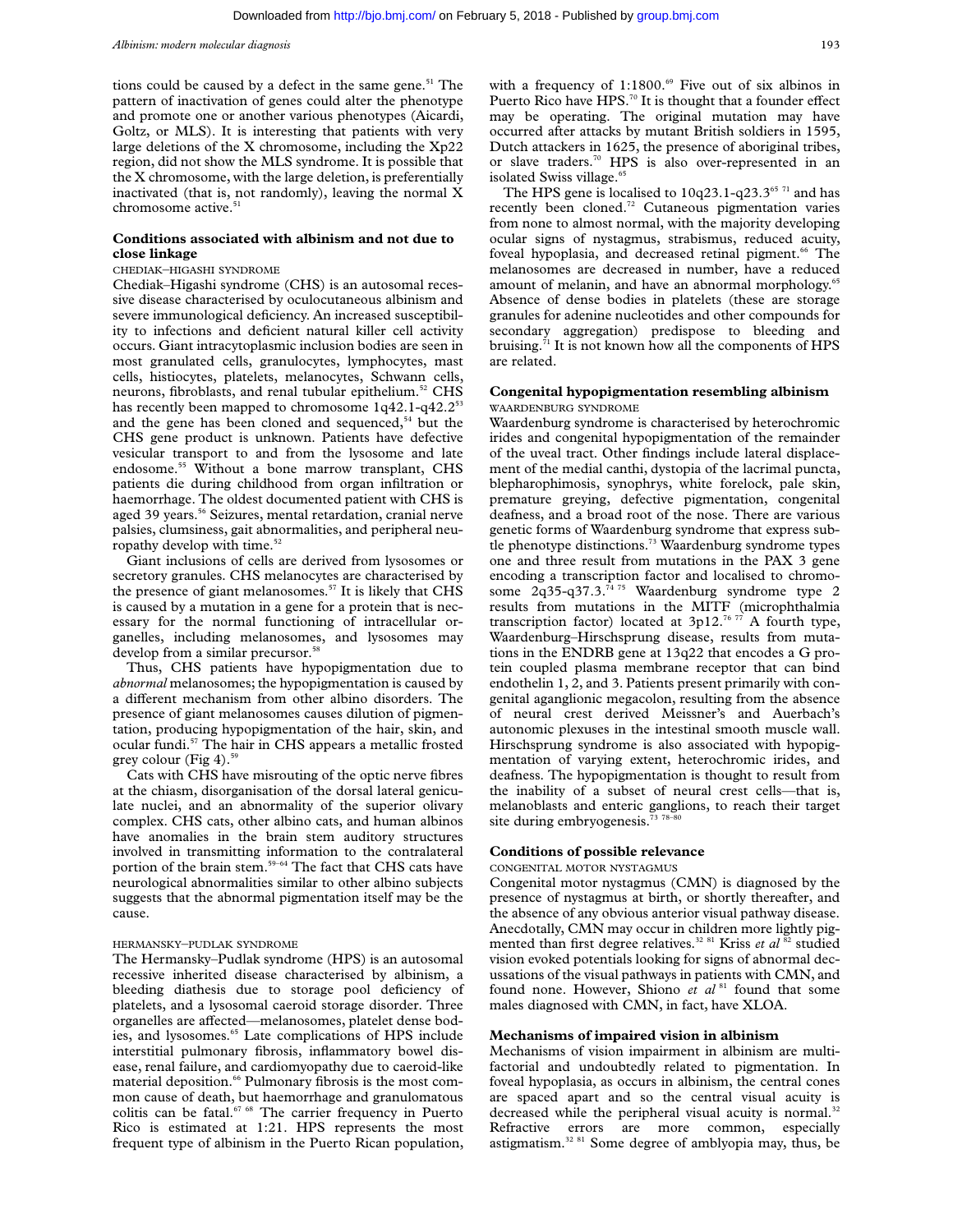present. It is noted that the refractive error in many infants is due to poor visual acuity rather than its course. The albino has a high risk of strabismus.<sup>32 66</sup> Stereopsis is absent as a result of misrouting of the optic pathways. Intraocular light scatter will also degrade the retinal image.<sup>83</sup>

## **Neurological ramifications of disordered pigmentation**

Melanin plays an important role in the developing visual system; a critical level of pigment production is required for the normal development of visual pathways.<sup>2</sup> Lower levels lead to a stereotypic set of defects of neuronal migration, vision impairment, nystagmus, and strabismus.

An increased number of decussating axons at the chiasm is a regular feature of all types of albinism. At the cellular level, decussation is caused by a complex interaction between ganglion cell and optic chiasm embryonic neurons. Embryonic neurons of the optic chiasm apparently control the orientation and decussation of ganglion cells via the expression of surface cell molecules, L1 and CD44.84 When monoclonal antibody and complement are used to ablate embryonic chiasmal neurons, the chiasm does not form and the retinal ganglion cells are truncated at the position where they would be expected to enter the chiasm.<sup>8</sup>

The level of pigmentation and the amount of tyrosinase activity is related to the amount of ipsilateral innervation.<sup>86</sup> In some cases, the tyrosinase gene may play a role in controlling ganglion cell growth. An elegant study performed by Jeffery *et al*<sup>2</sup> found that introduction of a tyrosinase gene in transgenic mice corrected the abnormal pathway that occurred in the albino mice strain investigated. The amount of tyrosinase activity appears closely related to the number of uncrossed optic chiasm axons, adding further evidence to the theory that some factor in the retinal axon development plays a pivotal role in the direction of ganglionic axons in the regions of optic chiasmata.<sup>86</sup> The manner in which albinism affects ganglional axon guidance through the optic chiasm is controlled at the level of the retina and not at the level of the chiasm. Albinism changes, at the chiasm, the number of ganglion cells specified to respond to cues for decussating. Albinism does not alter signals from the chiasm to the ganglion axons.<sup>87</sup>

#### **Steps in assessing an albino suspect**

In order to define more precisely the type of albinism a patient has, the following steps can be undertaken.

(1) In assessing the phenotype of the patient, if the newborn, and especially the adult, completely lacks pigment in the skin and hair, the individual probably has OCA 1A. If minimal pigment is apparent, the individual could be classified as either OCA 1B, OCA 2, or OCA 3. If the individual has silvery coloured hair and neutrophils with large inclusions, as observed by light microscopy of a blood smear, the diagnosis would be Chediak–Higashi syndrome. If the individual has moderate to minimal hypopigmentation and exhibits reduced blood clotting upon testing, the diagnosis would be Hermansky–Pudlak syndrome.

(2) A hair bulb assay could be performed to identify OCA 1A more definitely. In this test, hair bulbs are plucked from the scalp and the catalytic activity of tyrosinase is determined either (a) by a histochemical procedure in which the samples are incubated in the substrate DOPA and the consequential induction of melanin determined by visual inspection,<sup>88</sup> or (b) by a radioactive biochemical assay in which the samples are incubated with a radiolabelled tyrosine precursor and the amount of radiolabel released after enzymatic conversion quantified spectrophotometrically.<sup>89</sup> A negative result with either

assay indicates OCA 1A, a positive result indicates OCA 1B, OCA 2, or OCA 3. OA 1 will also be positive.

(3) To differentiate between OCA 1B, OCA 2, OCA 3, sequence analysis of the genes encoding tyrosinase, *P* protein, and TRP-1, respectively, must be performed. This is not a routine laboratory procedure and currently can be done in only a few research laboratories. Alternatively, a 5–8 mm shave skin biopsy can be obtained from the patient. Cultures of melanocytes can be established in order to assess the expression and/or function of tyrosinase, *P* protein, and TRP-1. Again, this is not a routine laboratory procedure and currently can be done in only a few research laboratories.

(4) If X linked ocular albinism (OA 1) is suspected after examining the ocular phenotype, female family members need to be assessed for the presence of a mud splattered fundus, indicating carrier status. A skin biopsy can be sent to a histology laboratory to look for macromelanosomes in the epidermis. A few laboratories will attempt to sequence the gene, but that mutation has not been found to account for all patients.

We thank Dr J Nordlund, Department of Dermatology, University of Cincinnati, Cincinnati, Ohio, USA.

#### SUSAN M CARDEN

Royal Children's Hospital, Melbourne, Australia and Smith-Kettlewell Eye Research Institute, San Francisco, California, USA.

RAYMOND E BOISSY

Department of Dermatology, University of Cincinnati Medical Center, Cincinnati, Ohio, USA

## PAMELA J SCHOETTKER

Department of Ophthalmology, University of Cincinnati Medical Center, Cincinnati, Ohio, USA

#### WILLIAM V GOOD

Smith-Kettlewell Eye Research Institute, 2232 Webster Street, San Francisco, CA 94115, USA

Correspondence to: William V Good, MD.

- 1 Oetting WS, Brilliant MH, King RA. The clinical spectrum of albinism in humans. *Mol Med Today* 1996;**2**:330–5.
- 2 Jeffery G, Schutz G, Montoliu L. Correction of abnormal retinal pathways found with albinism by introduction of a functional tyrosinase gene in transgenic mice. *Dev Biol* 1994;**166**:460–4.
- 3 Boissy RE, Nordlund JJ. Biology of melanocytes. In: Arndt KA, LeBoit PE, Robinson JK, Wintroub BU, eds. *Cutaneous medicine and surgery: an*
- *integrated program in dermatology*. Philadelphia: Saunders, 1995:1203–9. 4 Hogan MJ, Alvarado JA, Weddell JE. *Histology of the human eye; an atlas and texbook*. Philadelphia: Saunders, 1971:38–40.
- 5 Zhao H, Boissy RE. Distinguishing between the catalytic potential and apparent expression of tyrosinase activities. *Am J Med Sci* 1994;308:322–30.<br>apparent expression of tyrosinase activities. *Am J Med Sci* 1994;308:322–
- 6 Orlow SJ, Zhou BK, Chakraborty AK, *et al.* High molecular-weight forms of tyrosinase and the tyrosinase-related proteins: evidence for a melanogenic complex. *J* Invest Dermatol 1994;103:196-201.<br>Twinder AJ, Kobayashi
- interactions of melanogenic proteins to regulate melanogenesis. *Cell Mol*<br>*Biol Res* 1994;**40**:613–26.<br>8 Rinchik EM, Bultman SJ, Horsthemke B, *et al*. A gene for the mouse pink-
- eyed dilution locus and for human type II oculocutaneous albinism. *Nature* 1993;**361**:72–6.
- 9 Gahl WA, Potterf B, Durham-Pierre D, Brilliant MH, Hearing VJ. Melanosomal tyrosine transport in normal and pink-eyed dilution murine melano-cytes. *Pigment Cell Res* 1995;**8**:229–33.
- 10 Spritz RA. Molecular genetics of oculocutaneous albinism. *Semin Dermatol* 1993;**12**:167–72.
- 11 King RA, Hearing VJ, Creel DJ, Oetting WS. Albinism. In: Scriver CR, Beaudet AL, Sly WS, Valle D, eds. The metabolic and molecular bases of inherical disease. 7th ed. Vol II. New York: McGraw Hill, 1995:4353-92.<br>ited di
- *FASEB 3* 1991;5:2902–9.<br>13 Hu F, Hanifin JM, Prescott GH, Tongue AC. Yellow mutant albinism: cyto-
- 13 Hu F, Hanifin JM, Prescott GH, Tongue AC. Yellow mutant albinism: cyto-chemical, ultrastructural, and genetic characterization suggesting multiple allelism. *Am J Hum Genet* 1980;32:387–95.<br>Applies Applies RA. Molecular
- 
- 15 Nance WE, Jackson CE, Witkop CJ Jr. Amish albanism: a distinctive auto-somal recessive penotype.  $Am \mathcal{J} Hum Genet$  1970;22:579–86.<br>16 Giebel LB, Spritz RA. The molecular basis of type I (tyrosinase-deficient) human oculocut
- 
- 17 Ramsay M, Colman MA, Steven G,*et al*. The tyrosinase-positive oculocuta-neous albinism locus maps to chromosome 15q11.2-q12. *Am J Hum Genet* 1992;**51**:879–84.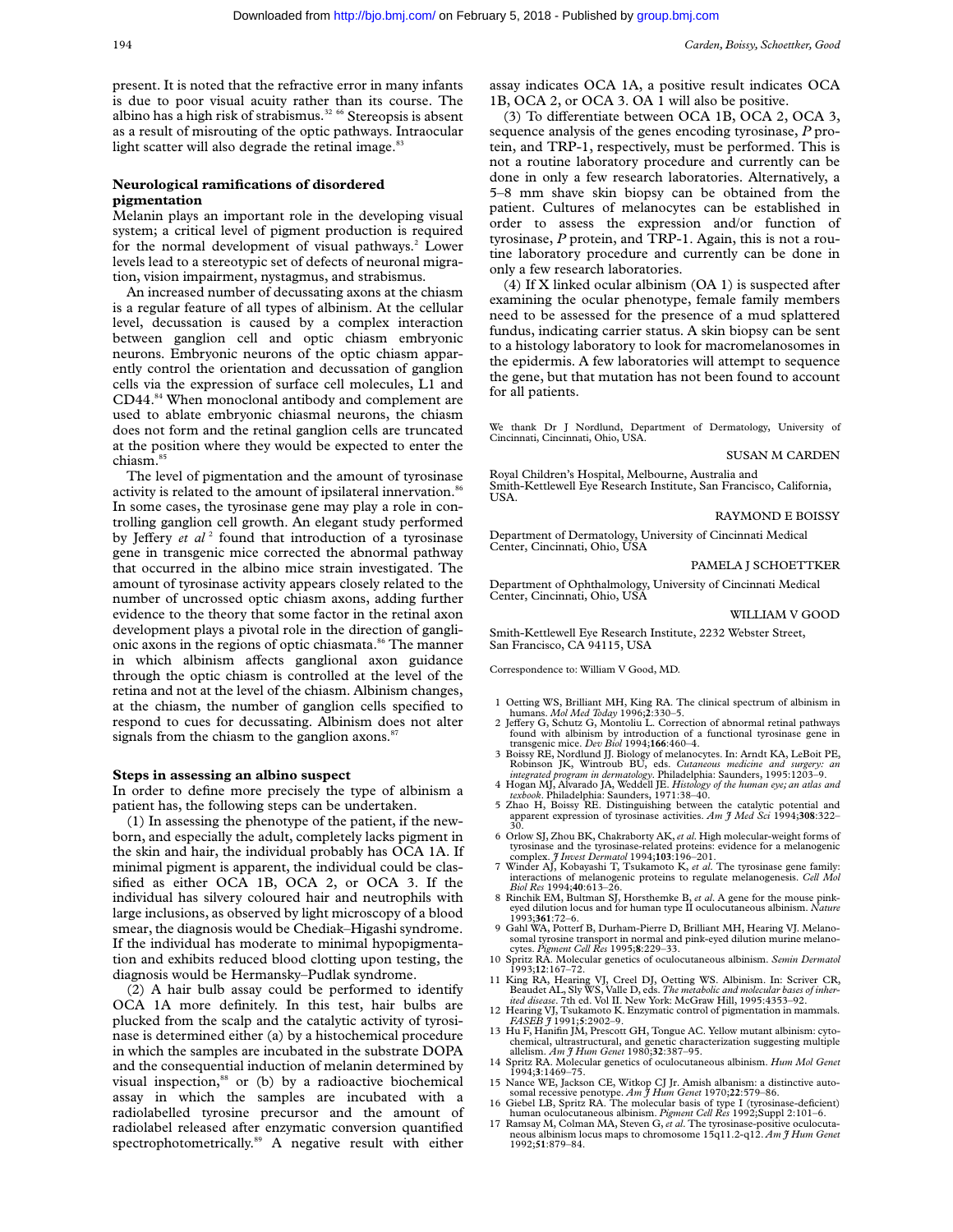*Albinism: modern molecular diagnosis* 195

- 18 Lee ST, Nicholls RD, Bundey S, *et al*. Mutations in the P gene in oculocu-taneous albinism, ocular albinism, and Prader-Willi syndrome plus
- albinism. *N Engl J Med* 1994;330:529-34.<br>19 Hoyt CS, Good WV. Visual factors in developmental delay and neurological<br>disorders in infants. In: Simons K, ed. *Infant vision: basic and clinical*<br>research. Committee on Visio Sciences and Education, National Research Council. New York: Oxford<br>University Press, 1993:505–12.<br>20 Tresidder J, Fielder AR, Nicholson J. Delayed visual maturation: ophthalmic
- 
- and neurodevelopmental aspects. Dev Med Child Neurol 1990;32:872-81.<br>21 Boissy RE, Zhau H, Oetting WS, et al. Mutation in and lack of expression of tyosinase-related protein-1 (TRP-1) in melanocytes from an individual with
- as "OCA3". Am J Hum Genet 1996;58:1145–56.<br>22 Jackson IJ. A cDNA encoding tyrosinase-related protein maps to the brown<br>locus in mice. Proc Natl Acad Sci USA 1988;85:4392–6.<br>23 Murty VV, Bouchard B, Mathew S, Vijayasaradhi
- ment of the human TYRP (brown) locus to chromosome region 9p23 by nonradioactive in situ hybridization. *Genomics* 1992;**13**:227–9. 24 Jimenez-Cervantes C, Solano F, Kobayashi T, *et al*. A new enzymatic func-
- tion in the melanogenic pathway:the DHICA oxidase activity of tyrosinase<br>related protein-1 (TRP1). *J Biol Chem* 1994;**269**:17993–8001.<br>Z5 Kobayashi T, Urabe K, Winder AJ, *et al.* Tyrosinase-related protein 1
- (TRP1) functions as a DHICA oxidase in melanin biosynthesis. *EMBO J* 1994;**13**:5818–25.
- 26 Zhao H, Zhao Y, Nordlund JJ, Boissy RE. Human TRP-1 has tyrosine hydroxylase activity but no dopa oxidase activity. *Pigment Cell Res* 1994;**7**:131–40.
- 27 Zhao H, Eling DJ, Medrano EE, Boissy RE. Retroviral infection with human<br>tyrosinase-related protein-1 (TRP-1) cDNA upregulates tyrosinase activity<br>and melanin synthesis in a trp-1-deficient melanoma cell line. *J Invest matol* 1996;**106**:744–52.
- 28 Bergen AA, Samanns C, Van Dorp DB, *et al*. Localization of the X-linked ocular albinism gene (OA1) between DXS278/DXS237 and DXS143/ DXS16 by linkage analysis. *Ophthalmic Paediat Genet* 1990;**11**:165–70.
- 29 Bergen AA, Samanns C, Schuurman EJ, *et al*. Multipoint linkage analysis in X-linked ocular albinism of the Nettleship-Falls type. *Hum Genet* 1991;**88**:  $162–6$
- 30 Schnur RE, Nussbaum RL, Anson-Catwright L, *et al*. Linkage analysis in
- 
- X-linked ocular albinism. *Genomics* 1991;9:605-13.<br>31 Charles SJ, Moore AT, Yates JR. Genetic mapping of X linked ocular<br>albinism: linkage analysis in British families. *3 Med Genet* 1992;29:552-4.<br>32 Charles SJ, Green JS
- affected males with X linked ocular albinism. *Br J Ophthalmol* 1993;77:222-7.
- 1993;77:222–7.<br>33 Bassi MT, Schiaffino MV, Renieri A, *et al*. Cloning of the gene for ocular<br>albinism type 1 from the distal short arm of the X chromosome. *Nat Genet*<br>1995;10:13–9.
- 34 Charles SJ, Moore AT, Zhang Y, *et al*. Carrier detection in X linked ocular albinism using linked DNA polymorphisms. *Br J Ophthalmol* 1994;**78**:539– 41. 35 Charles SJ, Moore AT, Grant JW, Yates JR. Genetic counselling in X-linked
- ocular albinism:clinical features of the carrier state. *Eye* 1992;**6**:75–9.
- 36 Schnur RE, Wick PA, Bailey C,*et al*. Phenotypic variability in X-linked ocu-lar albinism:relationship to linkage genotypes. *Am J Hum Genet* 1994;**55**:484–96. 37 SchiaYno MV, Bassi MT, Galli L, *et al*. Analysis of the OA1 gene reveals
- mutations in only one-third of patients with X-linked ocular albinism. *Hum Mol Genet* 1995;**4**:2319–25.
- 38 Fukai K, Holmes SA, Lucchese NJ, *et al*. Autosomal recessive ocular albinism associated with a functionally significant tyrosinase gene polymorphism. *Nat Genet* 1995;**9**:92–5. 39 Giebel LB, Tripathi RK, King RA, Spritz RA. A temperature-sensitive tyro-
- sinase in human albinism: a human homologue to the Siamese cat and the Himalayan mouse. *J Clin Invest* 1991;**87**:1119–22.
- 40 Gardner JM, Nakatsu T, Gondo Y,*et al*. The mouse pink-eyed dilution gene: association with human Prader-Willi and Angelmann syndromes. *Science* 1992;**257**:1121–4.
- 41 Buntinx IM, Hennekam RC, Brouwer OF,*et al*. Clinical profile of Angelman
- syndrome at different ages. *Am J Med Genet* 1995;**56**:176–83.<br>42 Prader A, Labhart A, Willi H. Ein Syndrom von Adipositas, Kleinwuchs, Kryptorchismus und Oligophrenie nach Myotonicartigem Zustand im
- Neugelborenalter. *Schweiz Med Wochenschr* 1956;86:1260–2.<br>43 Holm VA, The diagnosis of Prader-Willi syndrome. In: Holm VA, Sulzbacher S, Pipes PL, eds. *Prader-Willi syndrome*. Baltimore: University<br>Press, 1981:27–44.
- 
- 44 Cassidy SB. Prader-Willi syndrome. *Curr Probl Pediatr* 1984;14:1–55.<br>45 Krautmann PJ, Barenie JT, Myers DR. Clinical manifestations of<br>Prader-Willi syndrome. J Pedodoni 1981;5:256–61.<br>46 Jorde LB, Carey JC, White RL.
- $1995.74-6$ 47 Bouloux PM, Kirk J, Munroe P,*et al*. Deletion analysis maps ocular albinism
- proximal to the steroid sulphatase locus. *Clin Genet* 1993;**43**:169–73. 48 Meindl A, Hosenfeld D, Bruckl W,*et al*. Analysis of a terminal Xp22.3 dele-
- tion in a patient with six monogenic disorders:implications for the mapping<br>of X linked ocular albinism.  $\frac{\gamma \text{Med Genet 1993;30:838-42}}{30 \text{subnolar 2N} \text{Sakingawa N}, \text{Saryoshar B}}$ , Sakuragawa N, Satoroshi E, Tanae A, Shapiro LJ. A new sy
- manifestations with deficiency of steroid sulfatase and arylsulfatase C. *Ann*
- Neurol 1986;19:174-81.<br>50 Winship IM, Babaya M, Ramesar RS. X-linked ocular albinism and<br>sensorineural deafness: linkage to Xp22.3. *Genomics* 1993;18:444-5.<br>51 Wapenaar MC, Bassi MT, Schaefer L, *et al*. The genes for X-l
- cloning and characterization of the critical regions. *Hum Mol Genet* 1993;**2**: 947–52.
- 52 Fukai K, Oh J, Karim MA, *et al*. Homozygosity mapping of the gene for Chediak-Higashi syndrome to chromosome 1q42-q44 in a segment of conserved synteny that includes the mouse beige locus (bg). *Am J Hum Genet* 1996;**59**:620–4.
- 53 Barrat FJ, Auloge L, Pastural E, *et al*. Genetic and physical mapping of the Chediak-Higashi syndrome on chromosome 1q42–43. *Am J Hum Genet* 1996;**59**:625–32.
- 54 Nagle DL, Karim MA, Woolf EA, *et al*. Identification and mutation analysis of the complete gene for Chediak-Higashi syndrome. *Nat Genet* 1996;**14**:307–11.
- 55 Barbosa MD, Nguyen QA, Tchernev VT,*et al*. Identification of the homolo-gous beige and Chediak-Higashi syndrome genes. *Nature* 1996;**382**:262–5.
- 56 Uyama E, Hirano T, Ito K, *et al*. Adult Chediak-Higashi syndrome present-ing as parkinsonism and dementia. *Acta Neurol Scand* 1994;**89**:175–83. 57 Zhao H, Boissy YL, Abdel-Malek Z,*et al.* On the analysis of the pathophysi-
- ology of Chediak-Higashi syndrome. Defects expressed by cultured melanocytes. *Lab Invest* 1994;**71**:25–34. 58 Orlow SJ. Melanosomes are specialized members of the lysosomal lineage of organelles. *J Invest Dermatol* 1995;**105**:3–7.
- 59 Creel DJ, Conlee JW, Collier LL,Prieur DJ. Auditory brainstem responses in cats with Chediak-Higashi syndrome. *Acta Otolaryngol (Stockh)* 1994;**114**: 373–5.
- 60 Creel D, Garber SR, King RA, Witkop CJ Jr. Auditory brainstem anomalies
- in human albinos. *Science* 1980;**209**:1253–5. 61 Creel D, Conlee JW, Parks TN. Auditory brainstem anomalies in albino cats.
- I Evoked potential studies. *Brain Res* 1983;**260**:1–9. 62 Conlee JW, Parks TN, Romero C, Creel DJ. Auditory brainstem anomalies in albino cats. II Neuronal atropy in the superior olive. *J Comp Neurol* 1984;**225**:141–8.
- Conlee JW, Parks TN, Creel DJ. Reduced neuronal size and dendritic length in the medial superior olivary nucleus of albino rabbits. *Brain Res* 1986;**363**:28–37.
- 
- 64 Baker GE, Guillery RW. Evidence for the delayed expression of a brainstem<br>abnormality in albino ferrets. *Exp Brain Res* 1989;74:658–62.<br>65 Fukai K, Oh J, Frenk E, Almodovar C, Spritz RA. Linkage disequilibrium<br>mapping
- 66 Izquierdo NJ, Townsend W, Hussels IE. Ocular findings in the Hermansky-Pudlak syndrome. *Trans Am Ophthalmol Soc* 1995;**93**:191–200.
- Witkop CJ, Nunez Babcock M, Rao GH, et al. Albinism and Hermansky-Pudlak syndrome in Puerto Rico. *Bol Assoc Med P Rico* 1990;**82**:333–9. 68 Witkop CJ Jr, White JG, King RA. Oculocutaneous albinism. In: Nyhan
- WL, ed. *Heritable disorders of amino acid metabolism:patterns of clinical expres-sion and genetic variation*. New York: Wiley, 1974:177–261.
- 69 Witkop CJ, Almadovar C, Pineiro B, Nunez Babcock M. Hermansky-Pudlak syndrome (HPS). An epidemiological study. *Ophthalmic Paediat Genet* 1990;**11**:245–50.
- 70 Izquierdo NJ, Royuela MA, Maumenee IH. Possible origins of the gene of Hermansky-Pudlak in Puerto Rico. *Puerto Rico Health Sci J* 1993;**12**:147–
- 
- 8.<br>
21 Wildenberg SC, Oetting WS, Almodovar C, *et al.* A gene causing<br>
Hermansky-Pudlak syndrome in a Puerto Rican population maps to chromosome 10q2. Am *3 Hum Genet* 1995;57:755-65.<br>
22 Oh J, Bailin T, Fukai K, *et al.*
- 73 Boissy RE, Nordlund JJ. The molecular basis of congenital hypopigmentary<br>disorders in humans—a review. *Pigment Cell Res* 1997;10:12–24.<br>T4 Tassabehji M, Read AP, Newton VE*, et al. W*aardenburg's syndrome patients
- have mutations in the human homolgue of the Pax-3 paired box gene. *Nature* 1992;**355**:635–6.
- 75 Hoth CF, Milunsky A, Lipsky N, *et al.* Mutations in the paired domain of the human PAX3 gene cause Klein-Waardenburg syndrome (WS-III) as well as Waardenburg syndrome type I (WS-I). *Am J Hum Genet* 1993;**52**:455–62.
- 76 Hughes AE, Newton VE, Liu XZ, Read AP. A gene for Waardenburg syndrome type 2 maps close to the human homologue of the microphthal-mia gene at chromosome 3p12-p14.1. *Nat Genet* 1994;**7**:509–12.
- 77 Tassabehji M, Newton VE, Read AP. Waardenburg syndrome type 2 caused by mutations in the human microphthalmia (MITF) gene. *Nat Genet* 1994;
- **8**:251–5. 78 Attie T, Till M, Pelet A, *et al*. Mutation of the endothelin-receptor B gene in Waardenburg-Hirschsprung disease. *Hum Mol Genet* 1995;**4**:2407–9.
- 79 Puffenberger EG, Hosoda K, Washington SS, et al. A misssense mutation of the endothelin-B receptor gene in multigenic Hirschsprung's disease. *Cell* 1994;**79**:1257–66.
- 80 Puffenberger EG, Kauffman ER, Bolk S, *et al.* Identity-by-descent and association mapping of a recessive gene for Hirschsprung disease on human
- chronosome 13q22. Hum Mol Genet 1994;3:1217-25.<br>81 Shiono T, Tsunoda M, Chida Y, Nakazawa M, Tamai M. X linked ocular<br>albinism in Japanese patients. Br J Ophthalmo! 1995;79:139-43.<br>82 Kriss A, Russell-Eggitt I, Taylor D. C
- 
- 83 Abadi RV, Dickinson CM, Pascal E, Papas E. Retinal image quality in albi-nos. A review. *Ophthalmic Pediat Genet* 1990;**11**:171–6.
- 84 Sretavan DW, Feng L, Pure E, Reichardt LF. Embryonic neurons of the developing optic chiasm express L1 and CD44, cell surface molecules with opposing effects on retinal axon growth. *Neuron* 1994;12:957-75.<br>Stretavan DW
- 1995;**269**:98–101.
- 86 LaVail JH, Nixon RA, Sidman RL. Genetic control of retinal ganglion cell projections. *J Comp Neurol* 1978;182:399-422.<br>87 Marcus RC, Wang LC, Mason CA. Retinal axon divergence in the optic
- chiasm:midline cells are unaffected by the albino mutation. *Development* 1996;**122**:859–68.
- 88 Kugelman TP, van Scott EJ. Tyrosinase activity in melanocytes of human
- albinos. *J Invest Dermatol* 1961;**37**:73–6. 89 King RA, Witkop CJ Jr. Hairbulb tyrosinase activity in oculocutaneous albi-nism. *Nature* 1976;**263**:69–71.